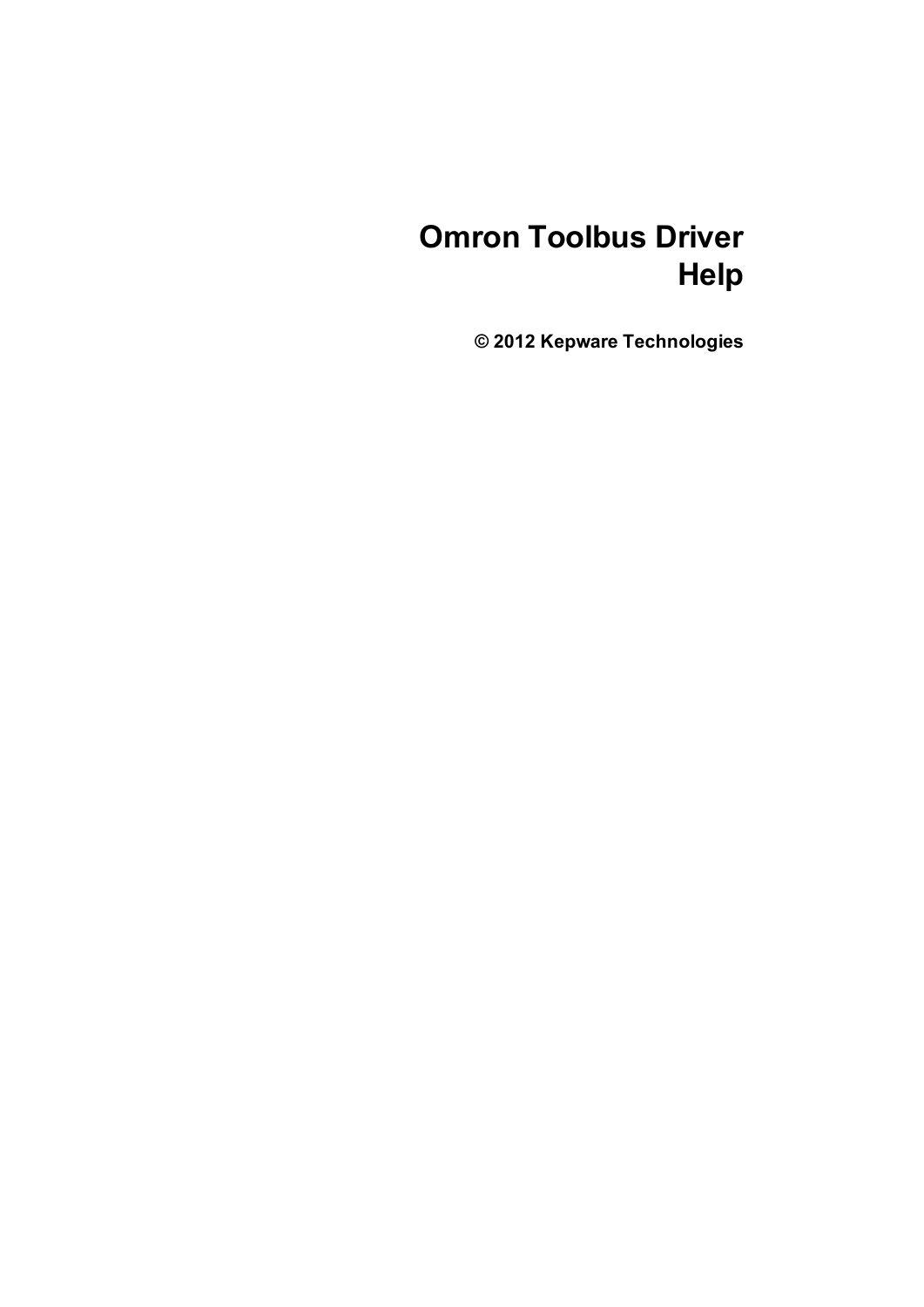## <span id="page-1-0"></span>**Table of Contents**

| 13                                                                                                                                       |  |
|------------------------------------------------------------------------------------------------------------------------------------------|--|
|                                                                                                                                          |  |
|                                                                                                                                          |  |
| Device ' <device name="">' responded with a command format error (Tag '<address>', Size '<br/>bytes&gt;') 13</address></device>          |  |
| Device ' <device name="">' responded with a command parameter error (Tag '<address>', Size '<br/>bytes&gt;') 14</address></device>       |  |
|                                                                                                                                          |  |
|                                                                                                                                          |  |
|                                                                                                                                          |  |
| Device ' <device name="">' responded with write not possible (Tag '<address>', Size '<br/>bytes&gt;') 14</address></device>              |  |
| Device ' <device name="">' responded with error '<error code="">' (Tag '<address>', Size '<br/>bytes&gt;') 15</address></error></device> |  |
| Unable to write to register ' <register address="">' for device '<device name="">.' The device is in run mode 15</device></register>     |  |
|                                                                                                                                          |  |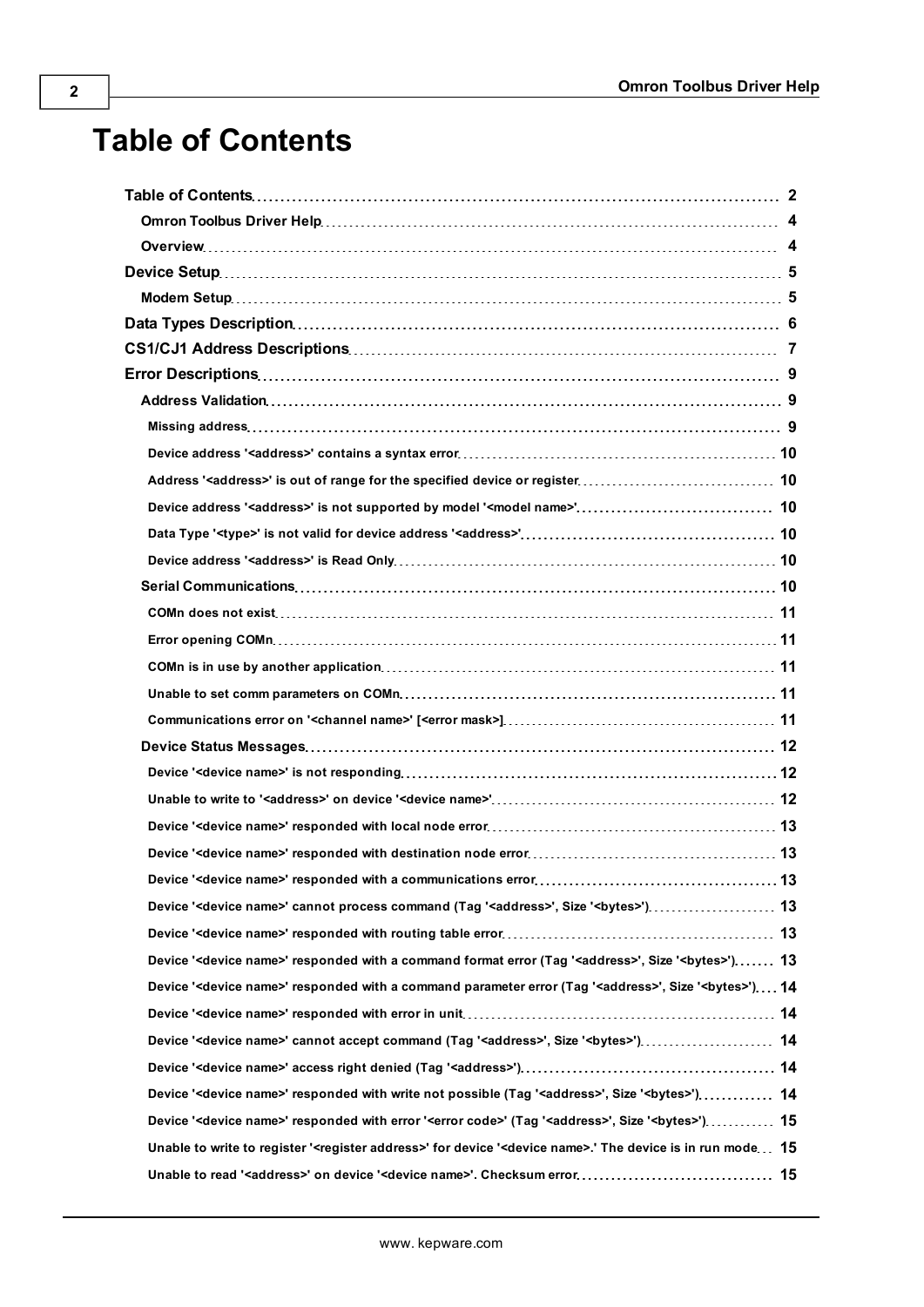| Index |  |
|-------|--|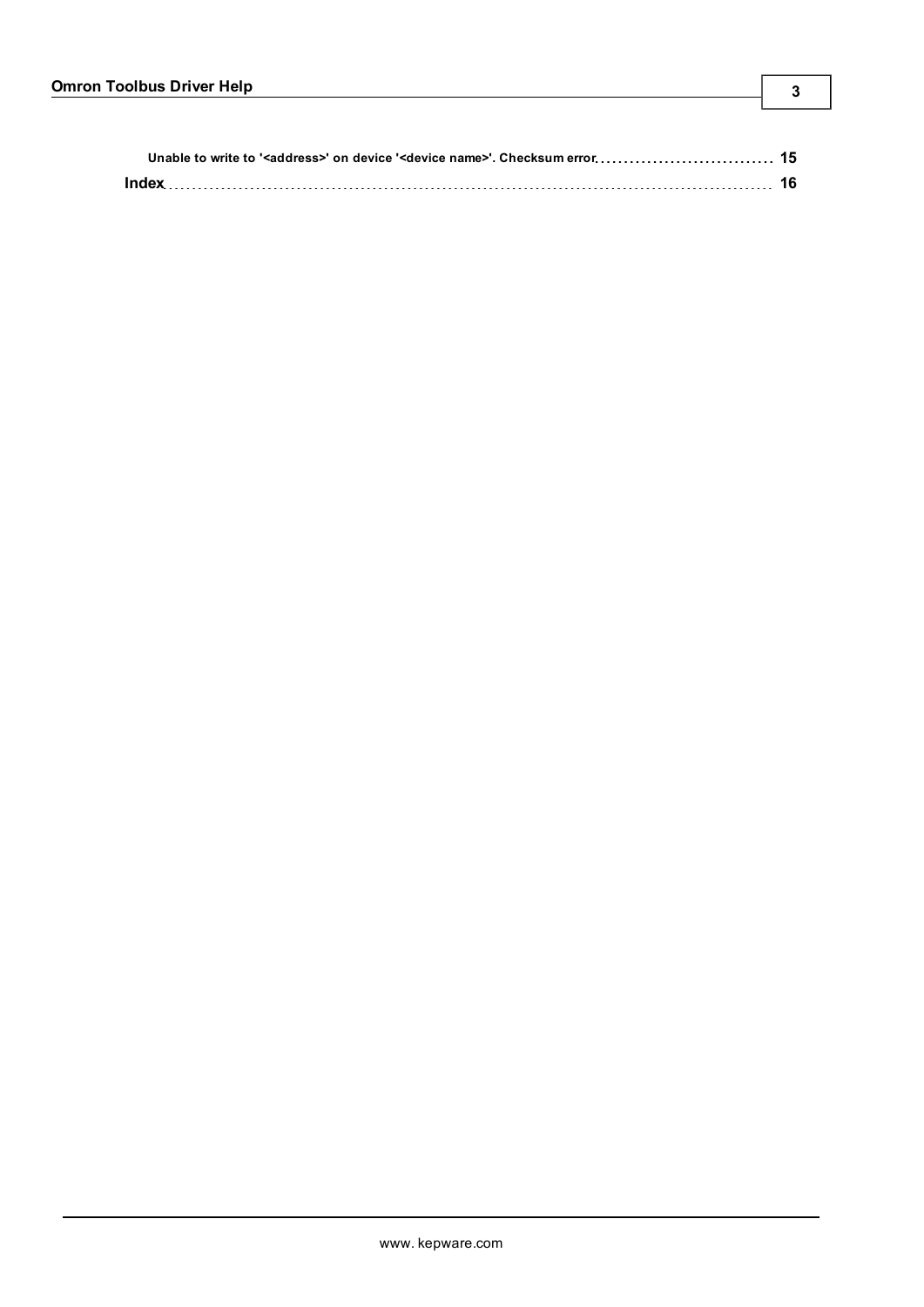#### <span id="page-3-0"></span>**Omron Toolbus Driver Help**

Help version 1.012

#### **CONTENTS**

**[Overview](#page-3-1)** What is the Omron Toolbus Driver?

**[Device](#page-4-0) [Setup](#page-4-0)** How do I configure a device for use with this driver?

**[Data](#page-5-0) [Types](#page-5-0) [Description](#page-5-0)** What data types does this driver support?

**[Address](#page-6-0) [Descriptions](#page-6-0)** How do I address a data location on an Omron Toolbus device?

#### **[Error](#page-8-0) [Descriptions](#page-8-0)**

<span id="page-3-1"></span>What error messages does the Omron Toolbus driver produce?

#### **Overview**

The Omron Toolbus Driver provides an easy and reliable way to connect Omron Toolbus devices to OPC Client applications, including HMI, SCADA, Historian, MES, ERP and countless custom applications. It is intended for use with CJ1-series and CS1-series models.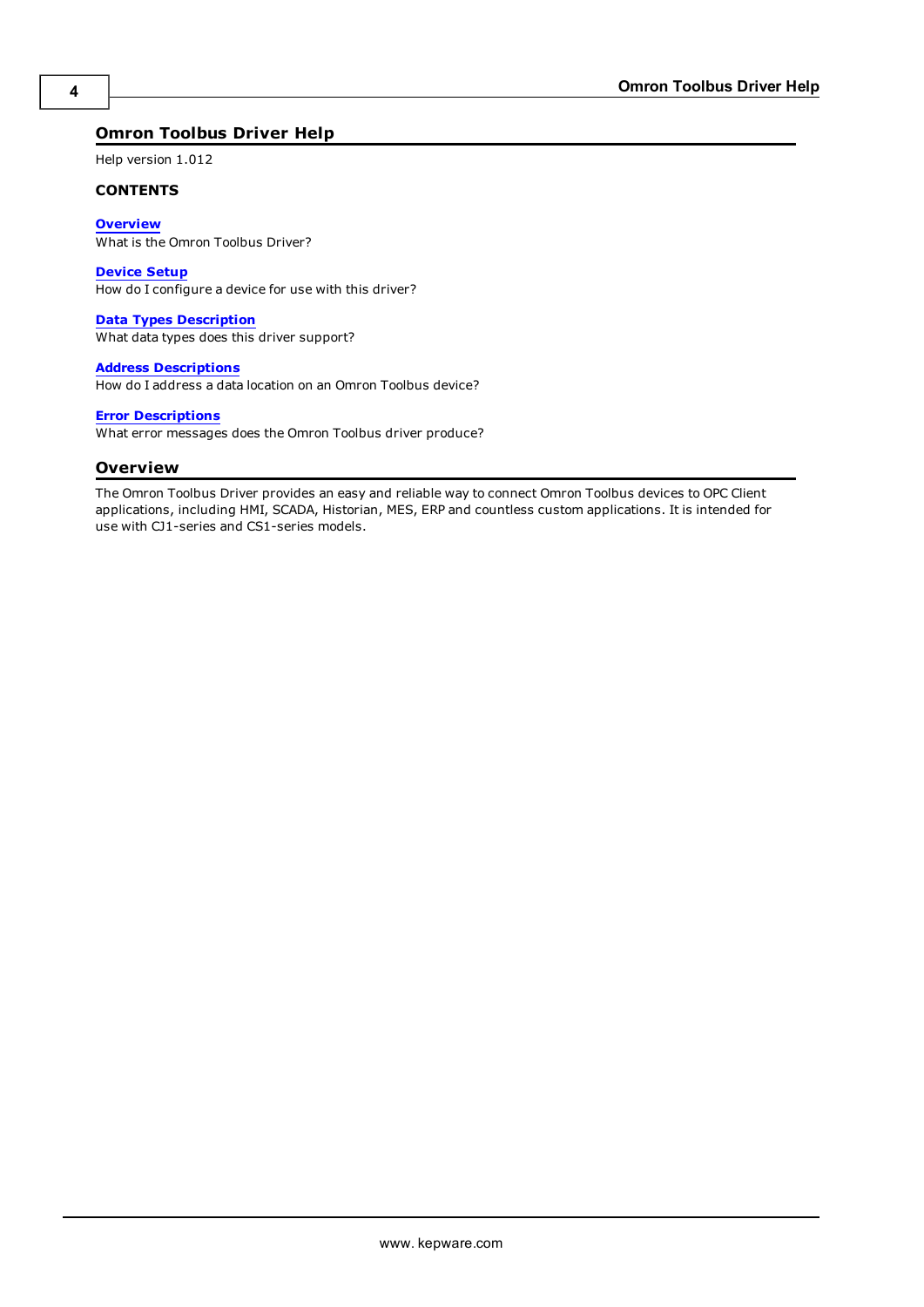#### <span id="page-4-4"></span><span id="page-4-0"></span>**Device Setup**

#### **Supported Devices**

CJ1-series CS1-series

#### **Communication Protocol**

Omron Toolbus

#### **Supported Communication Parameters**

Baud Rate: 1200, 2400, 4800, 9600, 19200, 38400, 57600, 115200 bps Parity: Even, Odd or None Data Bits: 7 or 8 Stop Bits: 1 or 2

#### <span id="page-4-3"></span>**Ethernet Encapsulation**

This driver supports Ethernet Encapsulation, which allows the driver to communicate with serial devices attached to an Ethernet network using a terminal server. It may be invoked through the COM ID dialog in Channel Properties. For more information, refer to the OPC server's help documentation.

#### **Flow Control**

When using an RS232/RS485 converter, the type of flow control required depends on the needs of the converter. Some converters do not require any flow control and others require RTS flow. Consult the converter's documentation in order to determine its flow requirements. An RS485 converter that provides automatic flow control is recommended.

**Note:** When using the manufacturer's supplied communications cable, it is sometimes necessary to choose a flow control setting of **RTS** or **RTS Always** in Channel Properties.

#### <span id="page-4-2"></span>**Device IDs**

The Toolbus command system supports communication with devices on local and remote OMRON networks. The Device ID is a three-layer network address that uniquely identifies the target device. The format of the Device ID is *UU.AAA.NNN* where:

UU = Unit Number of the Host Link Unit used for the PC interface. Decimals range from 0-31. AAA = Toolbus Destination Network Address. Decimals range from 0-127. NNN = Toolbus Destination Node Number. Decimals range from 0-126.

**Note:** For local connections, use 0.0.0.

#### **Request Size**

This parameter specifies the number of bytes that may be requested from a device at one time. To refine this driver's performance, configure the request size to one of the following settings: 32, 64 or 128 bytes. The default value is 128 bytes.

#### **Cable**

<span id="page-4-1"></span>An Omron CS1W-CN226 to DB-9 cable should be used.

#### **Modem Setup**

This driver supports modem functionality. For more information, please refer to the topic "Modem Support" in the OPC Server Help documentation.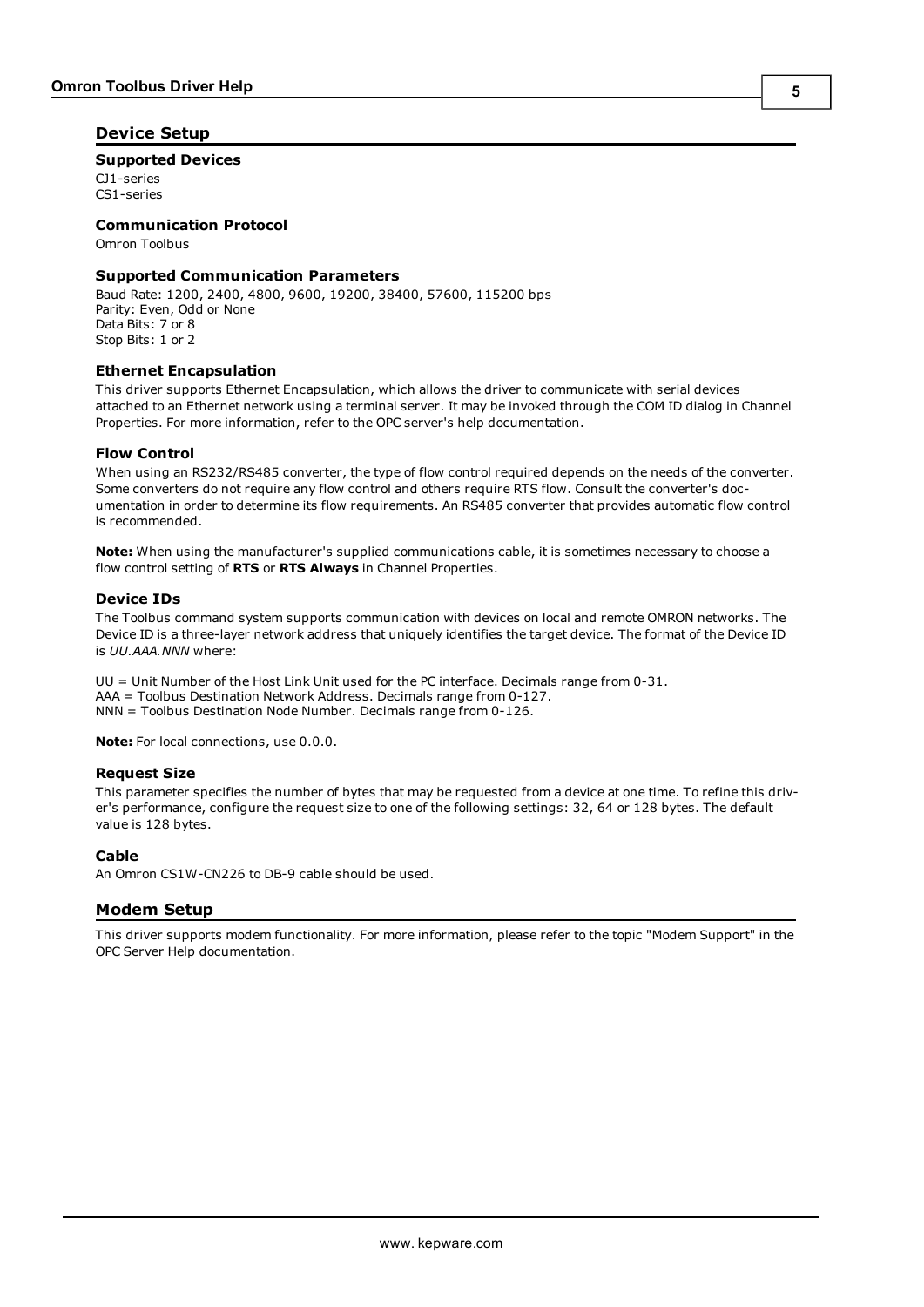## <span id="page-5-0"></span>**Data Types Description**

<span id="page-5-4"></span><span id="page-5-3"></span><span id="page-5-2"></span><span id="page-5-1"></span>

| Data Type      | <b>Description</b>                                                  |
|----------------|---------------------------------------------------------------------|
| <b>Boolean</b> | Single bit                                                          |
| Short          | Signed 16 bit value                                                 |
|                | bit 0 is the low bit                                                |
|                | bit 14 is the high bit                                              |
|                | bit 15 is the sign bit                                              |
| Word           | Unsigned 16 bit value                                               |
|                | bit 0 is the low bit                                                |
|                | bit 15 is the high bit                                              |
| Long           | Signed 32 bit value                                                 |
|                |                                                                     |
|                | bit 0 is the low bit                                                |
|                | bit 30 is the high bit                                              |
|                | bit 31 is the sign bit                                              |
| <b>DWord</b>   | Unsigned 32 bit value                                               |
|                | bit 0 is the low bit                                                |
|                | bit 31 is the high bit                                              |
| Float          | 32-bit real                                                         |
| <b>BCD</b>     | Two byte packed BCD                                                 |
|                |                                                                     |
|                | Value range is 0-9999. Behavior is undefined for values beyond this |
|                | range.                                                              |
| <b>LBCD</b>    | Four byte packed BCD                                                |
|                | Value range is 0-99999999. Behavior is undefined for values beyond  |
|                | this range.                                                         |
| String         | Null terminated ASCII string.                                       |
|                |                                                                     |
|                | Support includes HiLo and LoHi byte order selection and string      |
|                | lengths up to 512 characters.                                       |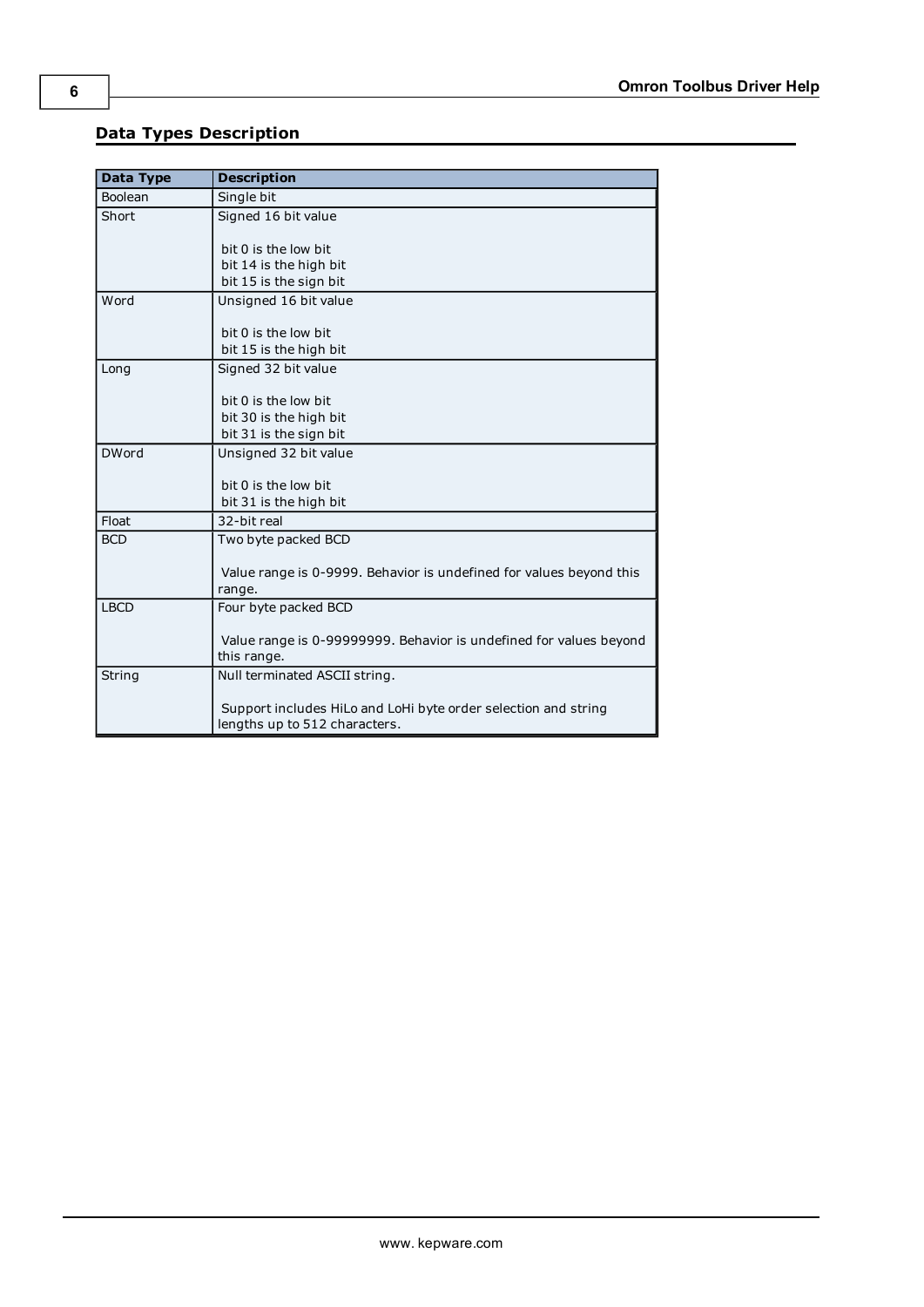<span id="page-6-0"></span>The default data types for dynamically defined tags are shown in **bold**.

| <b>Device Type</b>                            | Range                                                         | Data Type                | <b>Access</b> |
|-----------------------------------------------|---------------------------------------------------------------|--------------------------|---------------|
| <b>Auxiliary Relay</b>                        | A000-A447                                                     | Word, Short, BCD, Long,  | Read Only     |
|                                               | A000-A446                                                     | DWord, LBCD, Float       |               |
|                                               |                                                               |                          |               |
|                                               | A448-A959<br>A448-A958                                        | Word, Short, BCD, Long,  |               |
|                                               |                                                               | DWord, LBCD, Float       | Read/Write    |
|                                               | A000.00-A000.15A447.00-A447.15                                | <b>Boolean</b>           |               |
|                                               |                                                               |                          | Read Only     |
|                                               | A448.00-A448.15A959.00-A959.15                                | <b>Boolean</b>           |               |
|                                               |                                                               |                          | Read/Write    |
| CIO                                           | CIO0000-CIO6143                                               | Word, Short, BCD, Long,  | Read/Write    |
|                                               | CIO0000-CIO6142                                               | DWord, LBCD, Float       |               |
|                                               |                                                               |                          |               |
|                                               | CIOxxxx.00-CIOxxxx.15                                         | <b>Boolean</b>           |               |
| Counter                                       | C0000-C4095                                                   | <b>BCD, Word, Short</b>  | Read/Write    |
| <b>Counter Status</b>                         | CS0000-CS4095                                                 | <b>Boolean</b>           | Read/Write    |
| Data Memory                                   | D00000-D32767                                                 | Word, Short, BCD, Long,  | Read/Write    |
|                                               | D00000-D32766                                                 | DWord, LBCD, Float       |               |
|                                               | DXXXXX.00-DXXXXX.15                                           | <b>Boolean</b>           |               |
| Data Memory as String with                    | D00000.002H-D32767.128H                                       | <b>String</b>            | Read/Write    |
| HiLo Byte Order                               |                                                               |                          |               |
|                                               | .I is string length, range 2 to 128 chars                     |                          |               |
| Data Memory as String with                    | D00000.002L-D32767.128L                                       | <b>String</b>            | Read/Write    |
| LoHi Byte Order                               |                                                               |                          |               |
| Data Register                                 | .I is string length, range 2 to 128 chars<br><b>DR00-DR15</b> | Word, Short, BCD, Long,  | Read/Write    |
|                                               | DR00-DR14                                                     | DWord, LBCD, Float       |               |
| Expansion Data Memory*                        | E00000-E32767                                                 | Word, Short, BCD, Long,  | Read/Write    |
|                                               | E00000-E32766                                                 | DWord, LBCD, Float       |               |
|                                               |                                                               |                          |               |
|                                               | Exxxxx.00-Exxxxx.15                                           | <b>Boolean</b>           |               |
| Expansion Data Memory*<br>as String with HiLo | E00000.002H-E32767.128H                                       | <b>String</b>            | Read/Write    |
| <b>Byte Order</b>                             | .I is string length, range 2 to 128 chars                     |                          |               |
| Expansion Data Memory*                        | E00000.002L-E32767.128L                                       | <b>String</b>            | Read/Write    |
| as String with LoHi                           |                                                               |                          |               |
| <b>Byte Order</b>                             | .I is string length, range 2 to 128 chars                     |                          |               |
| <b>Expansion Data Memory</b>                  | E00:00000-E12:32767                                           | Word, Short, BCD, Long,  | Read/Write    |
|                                               | E00:00000-E12:32766                                           | DWord, LBCD, Float       |               |
|                                               | Ex: x.00-Exx: xxxxx.15                                        | <b>Boolean</b>           |               |
| <b>Expansion Data Memory</b>                  | E00:00000.002H-E12:32767.128H                                 | <b>String</b>            | Read/Write    |
| as String with                                |                                                               |                          |               |
| HiLo Byte Order                               | .I is string length, range 2 to 128 chars                     |                          |               |
| <b>Expansion Data Memory</b>                  | E00:00000.002L-E12:32767.128L                                 | <b>String</b>            | Read/Write    |
| as String with<br>LoHi Byte Order             | .I is string length, range 2 to 128 chars                     |                          |               |
| <b>Holding Relay</b>                          | H000-H1535                                                    | Word, Short, BCD Long,   | Read/Write    |
|                                               |                                                               | DWord, LBCD, Float       |               |
|                                               | Hxxx.00-Hxxx.15                                               |                          |               |
|                                               |                                                               | <b>Boolean</b>           |               |
| Index Register                                | IR00-IR15                                                     | DWord, Long, LBCD, Float | Read/Write    |
| Task Flag                                     | TK00-TK31                                                     | <b>Boolean</b>           | Read Only     |
| Timer                                         | T0000-T4095                                                   | BCD, Word, Short         | Read/Write    |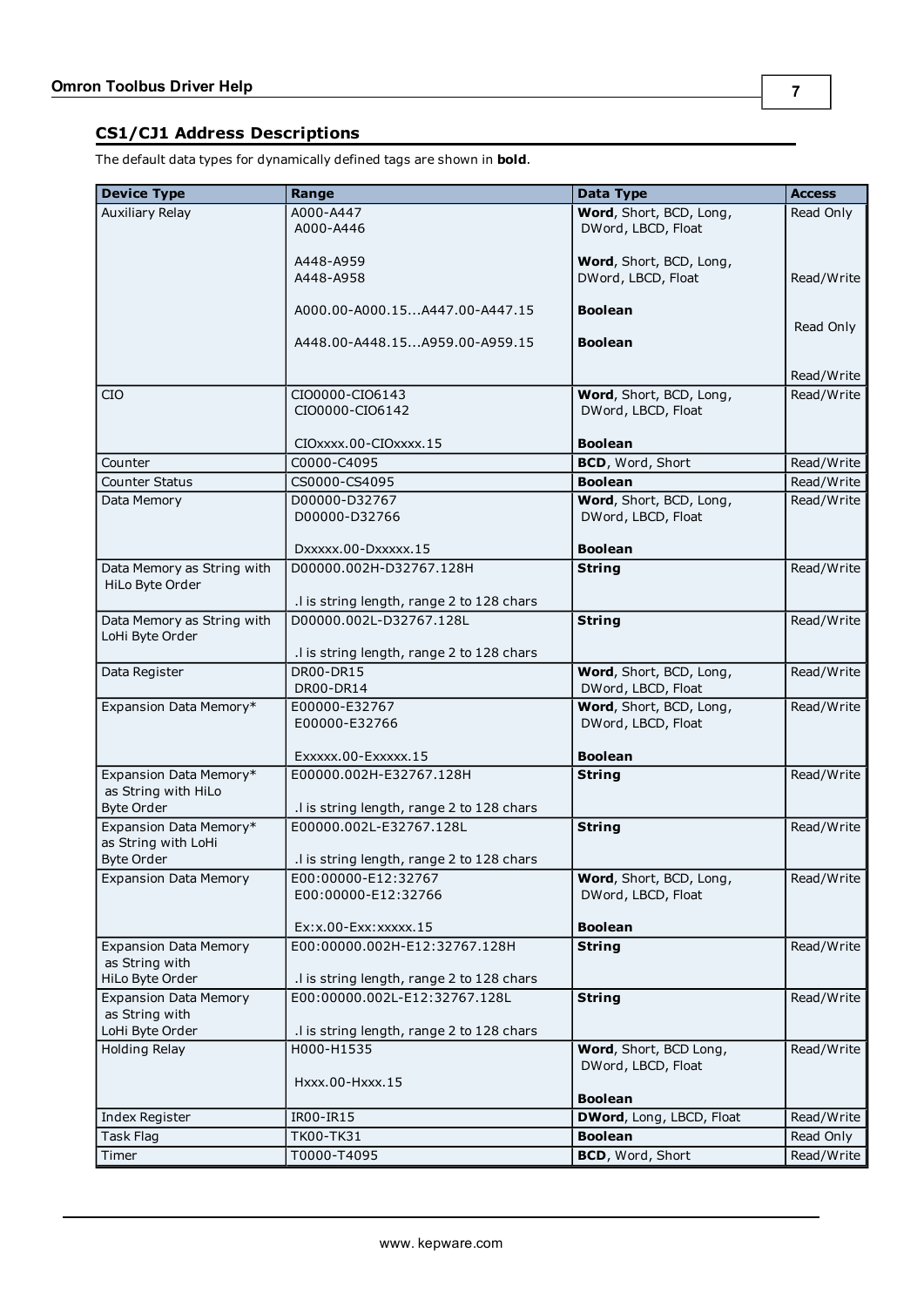| Timer Status  | TS0000-TS4095                                    | <b>Boolean</b>                                                          | Read/Write |
|---------------|--------------------------------------------------|-------------------------------------------------------------------------|------------|
| Working Relay | W000-W511<br>W000-W510<br>$W$ xxx.00- $W$ xxx.15 | <b>Word</b> , Short, BCD, Long,<br>DWord, LBCD, Float<br><b>Boolean</b> | Read/Write |

\*Current bank.

#### **String Support**

The CS1 model supports reading and writing data memory (D) and expansion data memory (E) as an ASCII string. When using data memory for string data, each register will contain two bytes (two characters) of ASCII data. The order of the ASCII data within a given register can be selected when the string is defined. The length of the string can be from 2 to 128 characters and is entered in place of a bit number. The length must be entered as an even number. The range of registers spanned by the string cannot exceed the range of the device type. The byte order is specified by appending either a "H" or "L" to the address.

#### **Examples**

1. To address a string starting at D01000 with a length of 100 bytes and HiLo byte order, enter: D01000.100H

2. To address a string starting at D01100 with a length of 78 bytes and LoHi byte order, enter: D01100.078L

#### **Array Support**

Arrays are supported for all data types except Boolean. There are two methods to addressing an array. Examples are given using data memory locations.

Dxxxx [rows] [cols] Dxxxx [cols] (this method assumes "rows" is equal to one)

Rows multiplied by cols multiplied by data size in bytes (2 for word, short and BCD and 4 for DWord, Long, LBCD and Float) cannot exceed the request size that has been assigned to the device. For example, a 5X5 array of words results in an array size of 50 bytes (which would require a request size of 64 or 128). For more information, refer to **[Device](#page-4-0) [Setup](#page-4-0)**.

**Note:** Use caution when modifying 32-bit values (DWord, Long, LBCD and Float). Each address for which these data types are allowed starts at a word offset within the device. Therefore, DWords D0 and D1 overlap at Word D1 and writing to D0 will modify the value held in D1. It is recommended that these data types are used so that overlapping does not occur. For example, when using DWords, users can prevent overlapping Words by using D0, D2, D4 and so on. The exception to this is IR tags, which are native 32 bit values with MSB to LSB byte ordering for the CS1-series PLCs.

#### **IR, DR, CS and TS Registers**

The IR, DR, CS and TS registers can only be written to when the device is in Programming Mode. If the device is in Run Mode, the write will not succeed. If a write is attempted to TS or CS registers in Run Mode, the write will not succeed and an error message will be returned. If a write is attempted to DR or IR registers in Run Mode, the write will not succeed but no error message will be returned.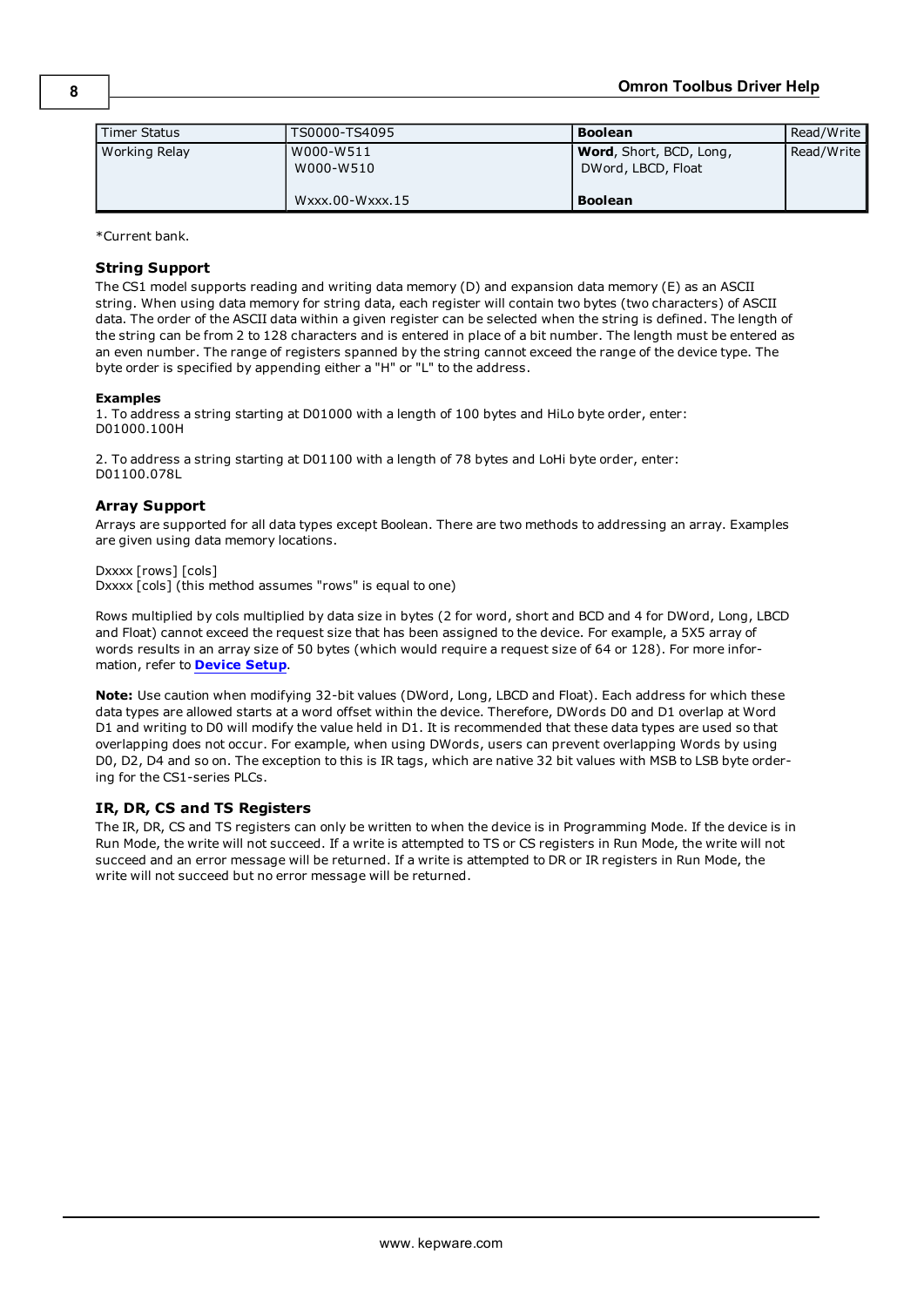#### <span id="page-8-0"></span>**Error Descriptions**

The following error/warning messages may be generated. Click on the link for a description of the message.

#### **Address Validation**

**[Missing](#page-8-2) [address](#page-8-2) [Device](#page-9-0) [address](#page-9-0) ['<address>'](#page-9-0) [contains](#page-9-0) [a](#page-9-0) [syntax](#page-9-0) [error](#page-9-0) [Address](#page-9-1) ['<address>'](#page-9-1) [is](#page-9-1) [out](#page-9-1) [of](#page-9-1) [range](#page-9-1) [for](#page-9-1) [the](#page-9-1) [specified](#page-9-1) [device](#page-9-1) [or](#page-9-1) [register](#page-9-1) [Device](#page-9-2) [address](#page-9-2) ['<address>'](#page-9-2) [is](#page-9-2) [not](#page-9-2) [supported](#page-9-2) [by](#page-9-2) [model](#page-9-2) ['<model](#page-9-2) [name>'](#page-9-2) [Data](#page-9-3) [Type](#page-9-3) ['<type>'](#page-9-3) [is](#page-9-3) [not](#page-9-3) [valid](#page-9-3) [for](#page-9-3) [device](#page-9-3) [address](#page-9-3) ['<address>'](#page-9-3) [Device](#page-9-4) [address](#page-9-4) ['<address>'](#page-9-4) [is](#page-9-4) [Read](#page-9-4) [Only](#page-9-4)** 

#### **Serial Communications**

**[COMn](#page-10-0) [does](#page-10-0) [not](#page-10-0) [exist](#page-10-0) [Error](#page-10-1) [opening](#page-10-1) [COMn](#page-10-1) [COMn](#page-10-2) [is](#page-10-2) [in](#page-10-2) [use](#page-10-2) [by](#page-10-2) [another](#page-10-2) [application](#page-10-2) [Unable](#page-10-3) [to](#page-10-3) [set](#page-10-3) [comm](#page-10-3) [parameters](#page-10-3) [on](#page-10-3) [COMn](#page-10-3) [Communications](#page-10-4) [error](#page-10-4) [on](#page-10-4) ['<channel](#page-10-4) [name>'](#page-10-4) [\[<error](#page-10-4) [mask>\]](#page-10-4)**

#### **Device Status Messages**

**[Device](#page-11-1) ['<device](#page-11-1) [name>'](#page-11-1) [is](#page-11-1) [not](#page-11-1) [responding](#page-11-1) [Unable](#page-14-2) [to](#page-14-2) [read](#page-14-2) ['<address>'](#page-14-2) [on](#page-14-2) [device](#page-14-2) ['<device](#page-14-2) [name>'.](#page-14-2) [Checksum](#page-14-2) [error](#page-14-2) [Unable](#page-11-2) [to](#page-11-2) [write](#page-11-2) [to](#page-11-2) ['<address>'](#page-11-2) [on](#page-11-2) [device](#page-11-2) ['<device](#page-11-2) [name>'](#page-11-2) [Unable](#page-14-3) [to](#page-14-3) [write](#page-14-3) [to](#page-14-3) ['<address>'](#page-14-3) [on](#page-14-3) [device](#page-14-3) ['<device](#page-14-3) [name>'.](#page-14-3) [Checksum](#page-14-3) [error](#page-14-3) [Unable](#page-14-1) [to](#page-14-1) [write](#page-14-1) [to](#page-14-1) [register](#page-14-1) [<register](#page-14-1) [address>](#page-14-1) [for](#page-14-1) [device](#page-14-1) [<device](#page-14-1) [name>.](#page-14-1) [The](#page-14-1) [device](#page-14-1) [is](#page-14-1) [in](#page-14-1) [run](#page-14-1) [mode](#page-14-1) [Device](#page-12-0) ['<device](#page-12-0) [name>'](#page-12-0) [responded](#page-12-0) [with](#page-12-0) [local](#page-12-0) [node](#page-12-0) [error](#page-12-0) [Device](#page-12-1) ['<device](#page-12-1) [name>'](#page-12-1) [responded](#page-12-1) [with](#page-12-1) [destination](#page-12-1) [node](#page-12-1) [error](#page-12-1) [Device](#page-12-2) ['<device](#page-12-2) [name>'](#page-12-2) [responded](#page-12-2) [with](#page-12-2) [a](#page-12-2) [communications](#page-12-2) [error](#page-12-2) [Device](#page-12-3) ['<device](#page-12-3) [name>'](#page-12-3) [cannot](#page-12-3) [process](#page-12-3) [command](#page-12-3) [\(Tag](#page-12-3) ['<address>',](#page-12-3) [Size](#page-12-3) ['<bytes>'\)](#page-12-3) [Device](#page-12-4) ['<device](#page-12-4) [name>'](#page-12-4) [responded](#page-12-4) [with](#page-12-4) [routing](#page-12-4) [table](#page-12-4) [error](#page-12-4) [Device](#page-12-5) ['<device](#page-12-5) [name>'](#page-12-5) [responded](#page-12-5) [with](#page-12-5) [a](#page-12-5) [command](#page-12-5) [format](#page-12-5) [error](#page-12-5) [\(Tag](#page-12-5) ['<address>',](#page-12-5) [Size](#page-12-5) ['<bytes>'\)](#page-12-5) [Device](#page-13-0) ['<device](#page-13-0) [name>'](#page-13-0) [responded](#page-13-0) [with](#page-13-0) [a](#page-13-0) [command](#page-13-0) [parameter](#page-13-0) [error](#page-13-0) [\(Tag](#page-13-0) ['<address>',](#page-13-0) [Size](#page-13-0) ['<bytes>'\)](#page-13-0) [Device](#page-13-1) ['<device](#page-13-1) [name>'](#page-13-1) [responded](#page-13-1) [with](#page-13-1) [error](#page-13-1) [in](#page-13-1) [unit](#page-13-1) [Device](#page-13-2) ['<device](#page-13-2) [name>'](#page-13-2) [cannot](#page-13-2) [accept](#page-13-2) [command](#page-13-2) [\(Tag](#page-13-2) ['<address>',](#page-13-2) [Size](#page-13-2) ['<bytes>'\)](#page-13-2) [Device](#page-13-3) ['<device](#page-13-3) [name>'](#page-13-3) [access](#page-13-3) [right](#page-13-3) [denied](#page-13-3) [\(Tag](#page-13-3) ['<address>'\)](#page-13-3) [Device](#page-13-4) ['<device](#page-13-4) [name>'](#page-13-4) [responded](#page-13-4) [with](#page-13-4) [write](#page-13-4) [not](#page-13-4) [possible](#page-13-4) [\(Tag](#page-13-4) ['<address>',](#page-13-4) [Size](#page-13-4) ['<bytes>'\)](#page-13-4) [Device](#page-14-0) ['<device](#page-14-0) [name>'](#page-14-0) [responded](#page-14-0) [with](#page-14-0) [error](#page-14-0) ['<error](#page-14-0) [code>'](#page-14-0) [\(Tag](#page-14-0) ['<address>',](#page-14-0) [Size](#page-14-0) ['<bytes>'\)](#page-14-0)**

#### <span id="page-8-1"></span>**Address Validation**

The following error/warning messages may be generated. Click on the link for a description of the message.

#### **Address Validation**

**[Missing](#page-8-2) [address](#page-8-2) [Device](#page-9-0) [address](#page-9-0) ['<address>'](#page-9-0) [contains](#page-9-0) [a](#page-9-0) [syntax](#page-9-0) [error](#page-9-0) [Address](#page-9-1) ['<address>'](#page-9-1) [is](#page-9-1) [out](#page-9-1) [of](#page-9-1) [range](#page-9-1) [for](#page-9-1) [the](#page-9-1) [specified](#page-9-1) [device](#page-9-1) [or](#page-9-1) [register](#page-9-1) [Device](#page-9-2) [address](#page-9-2) ['<address>'](#page-9-2) [is](#page-9-2) [not](#page-9-2) [supported](#page-9-2) [by](#page-9-2) [model](#page-9-2) ['<model](#page-9-2) [name>'](#page-9-2) [Data](#page-9-3) [Type](#page-9-3) ['<type>'](#page-9-3) [is](#page-9-3) [not](#page-9-3) [valid](#page-9-3) [for](#page-9-3) [device](#page-9-3) [address](#page-9-3) ['<address>'](#page-9-3) [Device](#page-9-4) [address](#page-9-4) ['<address>'](#page-9-4) [is](#page-9-4) [Read](#page-9-4) [Only](#page-9-4)** 

#### <span id="page-8-2"></span>**Missing address**

**Error Type:** Warning

#### **Possible Cause:**

A tag address that has been specified dynamically has no length.

#### **Solution:**

Re-enter the address in the client application.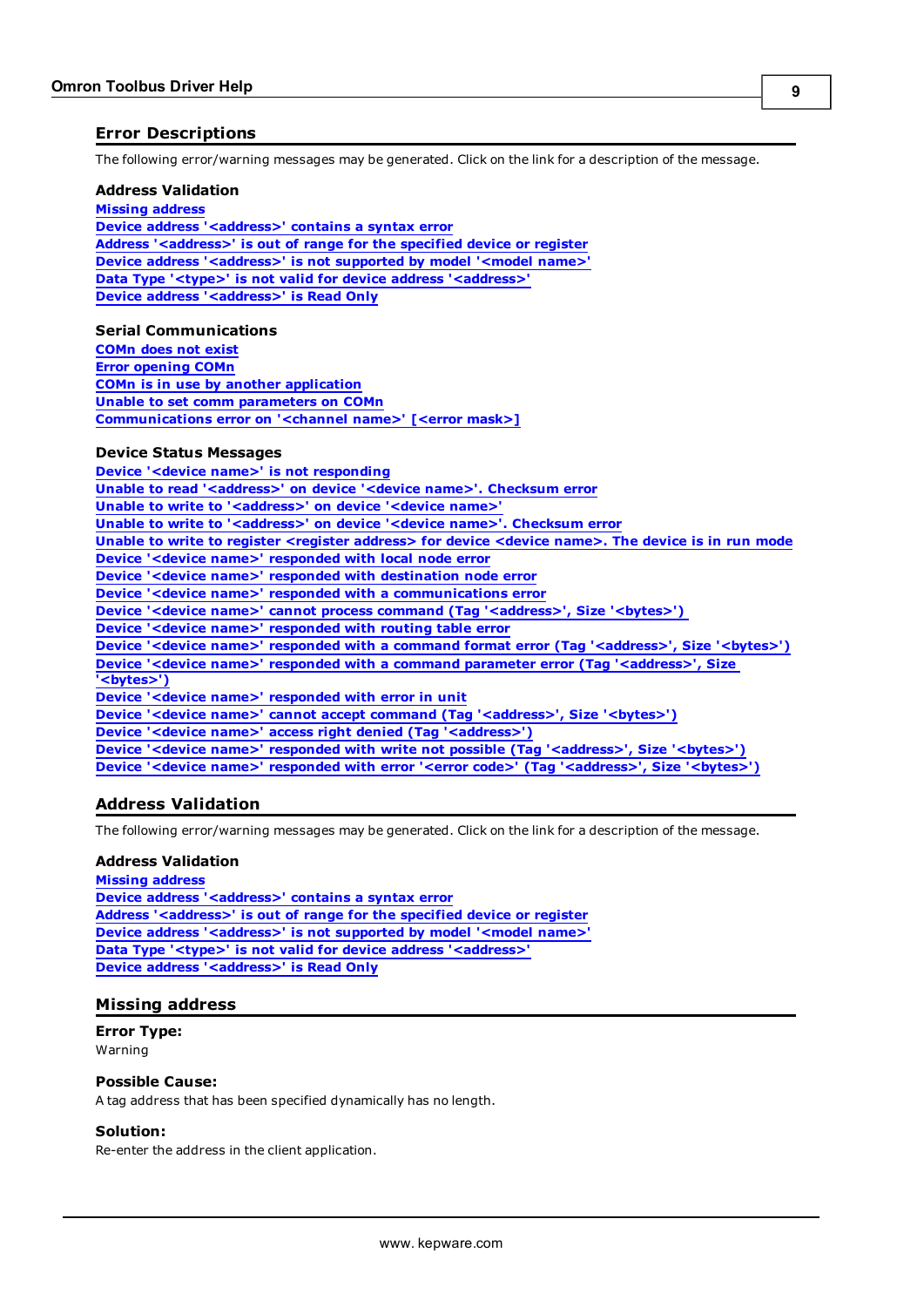#### <span id="page-9-0"></span>Device address '<address>' contains a syntax error

#### **Error Type:**

Warning

## **Possible Cause:**

A tag address that has been specified dynamically contains one or more invalid characters.

#### **Solution:**

<span id="page-9-1"></span>Re-enter the address in the client application.

#### **Address '<address>' is out of range for the specified device or register**

#### **Error Type:**

Warning

#### **Possible Cause:**

A tag address that has been specified dynamically references a location that is beyond the range of supported locations for the device.

#### **Solution:**

<span id="page-9-2"></span>Verify that the address is correct; if it is not, re-enter it in the client application.

#### Device address '<address>' is not supported by model '<model name>'

#### **Error Type:**

Warning

#### **Possible Cause:**

A tag address that has been specified dynamically references a location that is valid for the communications protocol, but not supported by the target device.

#### **Solution:**

Verify that the address is correct; if it is not, re-enter it in the client application. Also verify that the selected model name for the device is correct.

#### <span id="page-9-3"></span>Data Type '<type>' is not valid for device address '<address>'

#### **Error Type:**

Warning

#### **Possible Cause:**

A tag address that has been specified dynamically has been assigned an invalid data type.

#### **Solution:**

<span id="page-9-4"></span>Modify the requested data type in the client application.

#### **Device address '<address>' is Read Only**

#### **Error Type:**

Warning

#### **Possible Cause:**

A tag address that has been specified dynamically has a requested access mode that is not compatible with what the device supports for that address.

#### **Solution:**

<span id="page-9-5"></span>Change the access mode in the client application.

#### **Serial Communications**

The following error/warning messages may be generated. Click on the link for a description of the message.

## **Serial Communications**

**[COMn](#page-10-0) [does](#page-10-0) [not](#page-10-0) [exist](#page-10-0)**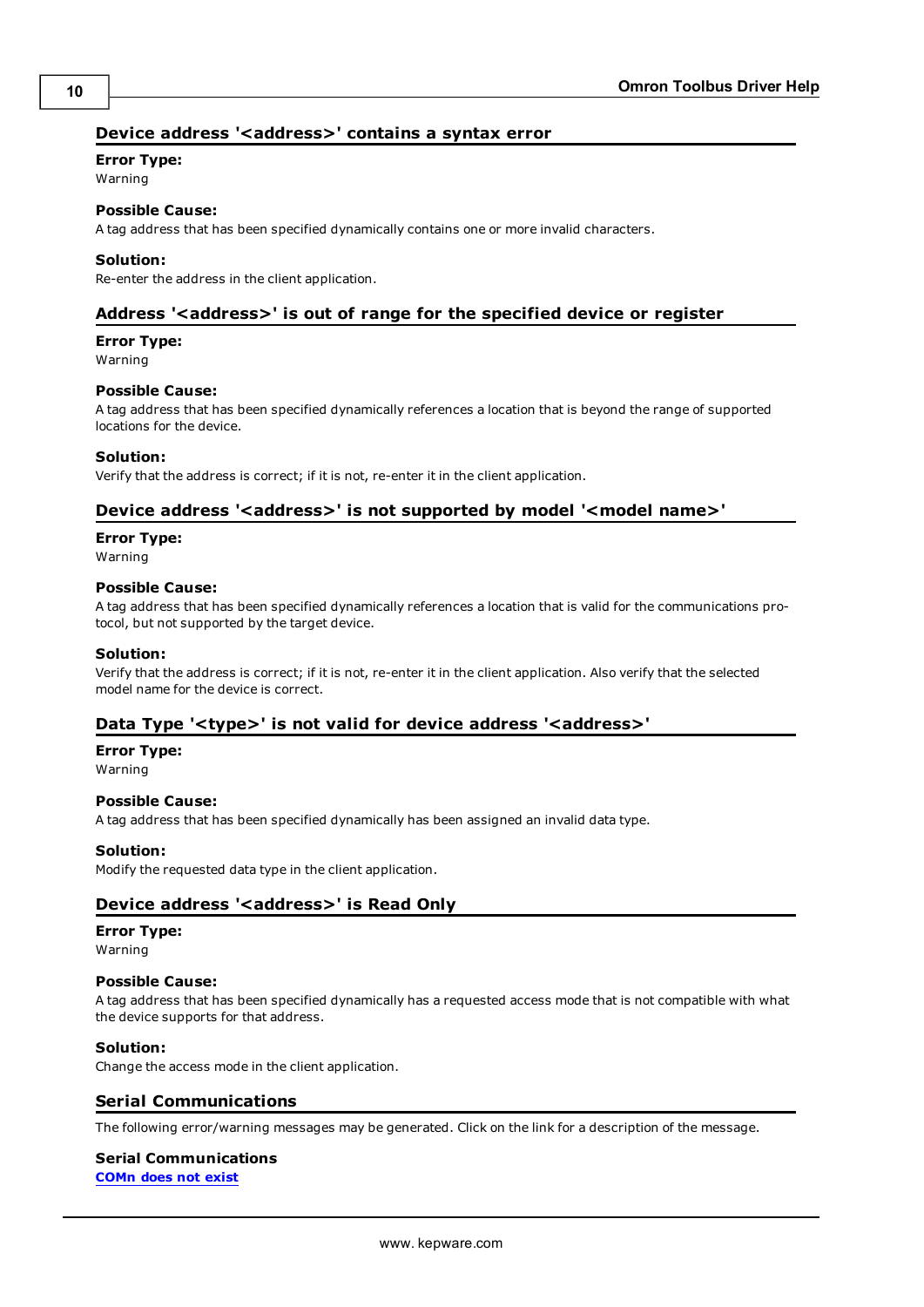**[Error](#page-10-1) [opening](#page-10-1) [COMn](#page-10-1) [COMn](#page-10-2) [is](#page-10-2) [in](#page-10-2) [use](#page-10-2) [by](#page-10-2) [another](#page-10-2) [application](#page-10-2) [Unable](#page-10-3) [to](#page-10-3) [set](#page-10-3) [comm](#page-10-3) [parameters](#page-10-3) [on](#page-10-3) [COMn](#page-10-3) [Communications](#page-10-4) [error](#page-10-4) [on](#page-10-4) ['<channel](#page-10-4) [name>'](#page-10-4) [\[<error](#page-10-4) [mask>\]](#page-10-4)**

#### <span id="page-10-0"></span>**COMn does not exist**

## **Error Type:**

Fatal

#### **Possible Cause:**

The specified COM port is not present on the target computer.

#### **Solution:**

<span id="page-10-1"></span>Verify that the proper COM port has been selected.

#### **Error opening COMn**

**Error Type:** Fatal

#### **Possible Cause:**

The specified COM port could not be opened due to an internal hardware or software problem on the target computer.

#### **Solution:**

<span id="page-10-2"></span>Verify that the COM port is functional and may be accessed by other Windows applications.

#### **COMn is in use by another application**

#### **Error Type:**

Fatal

#### **Possible Cause:**

The serial port assigned to a device is being used by another application.

#### **Solution:**

<span id="page-10-3"></span>Verify that the correct port has been assigned to the channel.

#### **Unable to set comm parameters on COMn**

### **Error Type:**

Fatal

#### **Possible Cause:**

The serial parameters for the specified COM port are not valid.

#### **Solution:**

<span id="page-10-4"></span>Verify the serial parameters and make any necessary changes.

#### **Communications error on '<channel name>' [<error mask>]**

#### **Error Type:**

Serious

#### **Error Mask Definitions:**

- <span id="page-10-5"></span>**B** = Hardware break detected.
- **F** = Framing error.
- <span id="page-10-6"></span> $E = I/O$  error.
- **O** = Character buffer overrun.
- <span id="page-10-7"></span>**R** = RX buffer overrun.
- **P** = Received byte parity error.
- **T** = TX buffer full.

#### **Possible Cause:**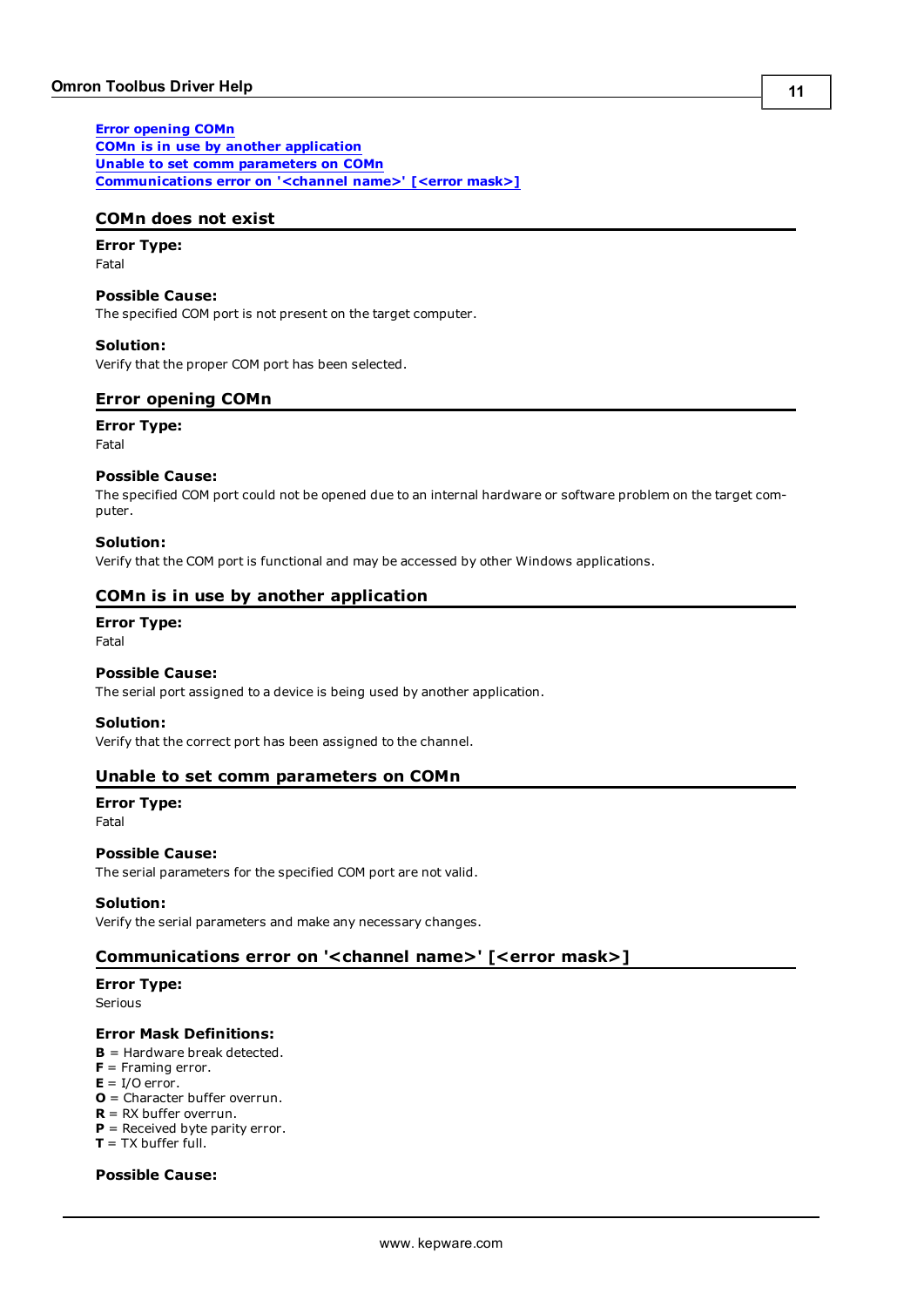- 1. The serial connection between the device and the Host PC is bad.
- 2. The communications parameters for the serial connection are incorrect.

#### **Solution:**

- 1. Verify the cabling between the PC and the PLC device.
- <span id="page-11-0"></span>2. Verify that the specified communications parameters match those of the device.

#### **Device Status Messages**

The following error/warning messages may be generated. Click on the link for a description of the message.

#### **Device Status Messages**

**[Device](#page-11-1) ['<device](#page-11-1) [name>'](#page-11-1) [is](#page-11-1) [not](#page-11-1) [responding](#page-11-1) [Unable](#page-11-2) [to](#page-11-2) [write](#page-11-2) [to](#page-11-2) ['<address>'](#page-11-2) [on](#page-11-2) [device](#page-11-2) ['<device](#page-11-2) [name>'](#page-11-2) [Device](#page-12-0) ['<device](#page-12-0) [name>'](#page-12-0) [responded](#page-12-0) [with](#page-12-0) [local](#page-12-0) [node](#page-12-0) [error](#page-12-0) [Device](#page-12-1) ['<device](#page-12-1) [name>'](#page-12-1) [responded](#page-12-1) [with](#page-12-1) [destination](#page-12-1) [node](#page-12-1) [error](#page-12-1) [Device](#page-12-2) ['<device](#page-12-2) [name>'](#page-12-2) [responded](#page-12-2) [with](#page-12-2) [a](#page-12-2) [communications](#page-12-2) [error](#page-12-2) [Device](#page-12-3) ['<device](#page-12-3) [name>'](#page-12-3) [cannot](#page-12-3) [process](#page-12-3) [command](#page-12-3) [\(Tag](#page-12-3) ['<address>',](#page-12-3) [Size](#page-12-3) ['<bytes>'\)](#page-12-3) [Device](#page-12-4) ['<device](#page-12-4) [name>'](#page-12-4) [responded](#page-12-4) [with](#page-12-4) [routing](#page-12-4) [table](#page-12-4) [error](#page-12-4) [Device](#page-12-5) ['<device](#page-12-5) [name>'](#page-12-5) [responded](#page-12-5) [with](#page-12-5) [a](#page-12-5) [command](#page-12-5) [format](#page-12-5) [error](#page-12-5) [\(Tag](#page-12-5) ['<address>',](#page-12-5) [Size](#page-12-5) ['<bytes>'\)](#page-12-5) [Device](#page-13-0) ['<device](#page-13-0) [name>'](#page-13-0) [responded](#page-13-0) [with](#page-13-0) [a](#page-13-0) [command](#page-13-0) [parameter](#page-13-0) [error](#page-13-0) [\(Tag](#page-13-0) ['<address>',](#page-13-0) [Size](#page-13-0) ['<bytes>'\)](#page-13-0) [Device](#page-13-1) ['<device](#page-13-1) [name>'](#page-13-1) [responded](#page-13-1) [with](#page-13-1) [error](#page-13-1) [in](#page-13-1) [unit](#page-13-1) [Device](#page-13-2) ['<device](#page-13-2) [name>'](#page-13-2) [cannot](#page-13-2) [accept](#page-13-2) [command](#page-13-2) [\(Tag](#page-13-2) ['<address>',](#page-13-2) [Size](#page-13-2) ['<bytes>'\)](#page-13-2) [Device](#page-13-3) ['<device](#page-13-3) [name>'](#page-13-3) [access](#page-13-3) [right](#page-13-3) [denied](#page-13-3) [\(Tag](#page-13-3) ['<address>'\)](#page-13-3) [Device](#page-13-4) ['<device](#page-13-4) [name>'](#page-13-4) [responded](#page-13-4) [with](#page-13-4) [write](#page-13-4) [not](#page-13-4) [possible](#page-13-4) [\(Tag](#page-13-4) ['<address>',](#page-13-4) [Size](#page-13-4) ['<bytes>'\)](#page-13-4) [Device](#page-14-0) ['<device](#page-14-0) [name>'](#page-14-0) [responded](#page-14-0) [with](#page-14-0) [error](#page-14-0) ['<error](#page-14-0) [code>'](#page-14-0) [\(Tag](#page-14-0) ['<address>',](#page-14-0) [Size](#page-14-0) ['<bytes>'\)](#page-14-0) [Unable](#page-14-1) [to](#page-14-1) [write](#page-14-1) [to](#page-14-1) [register](#page-14-1) [<register](#page-14-1) [address>](#page-14-1) [for](#page-14-1) [device](#page-14-1) [<device](#page-14-1) [name>.](#page-14-1) [The](#page-14-1) [device](#page-14-1) [is](#page-14-1) [in](#page-14-1) [run](#page-14-1) [mode](#page-14-1) [Unable](#page-14-2) [to](#page-14-2) [read](#page-14-2) ['<address>'](#page-14-2) [on](#page-14-2) [device](#page-14-2) ['<device](#page-14-2) [name>'.](#page-14-2) [Checksum](#page-14-2) [error](#page-14-2) [Unable](#page-14-3) [to](#page-14-3) [write](#page-14-3) [to](#page-14-3) ['<address>'](#page-14-3) [on](#page-14-3) [device](#page-14-3) ['<device](#page-14-3) [name>'.](#page-14-3) [Checksum](#page-14-3) [error](#page-14-3)**

#### <span id="page-11-1"></span>**Device '<device name>' is not responding**

#### **Error Type:**

Serious

#### **Possible Cause:**

1. The serial connection between the device and the Host PC is broken.

- 2. The communications parameters for the serial connection are incorrect.
- 3. The named device may have been assigned an incorrect Network ID.

4. The response from the device took longer to receive than the amount of time specified in the "Request Timeout" device setting.

#### **Solution:**

- 1. Verify the cabling between the PC and the PLC device.
- 2. Verify that the specified communications parameters match those of the device.
- 3. Verify that the Network ID given to the named device matches that of the actual device.
- <span id="page-11-2"></span>4. Increase the Request Timeout setting so that the entire response can be handled.

#### Unable to write to '<address>' on device '<device name>'

#### **Error Type:**

**Serious** 

#### **Possible Cause:**

- 1. The serial connection between the device and the Host PC is broken.
- 2. The communications parameters for the serial connection are incorrect.
- 3. The named device may have been assigned an incorrect Network ID.

#### **Solution:**

- 1. Verify the cabling between the PC and the PLC device.
- 2. Verify that the specified communications parameters match those of the device.
- 3. Verify that the Network ID given to the named device matches that of the actual device.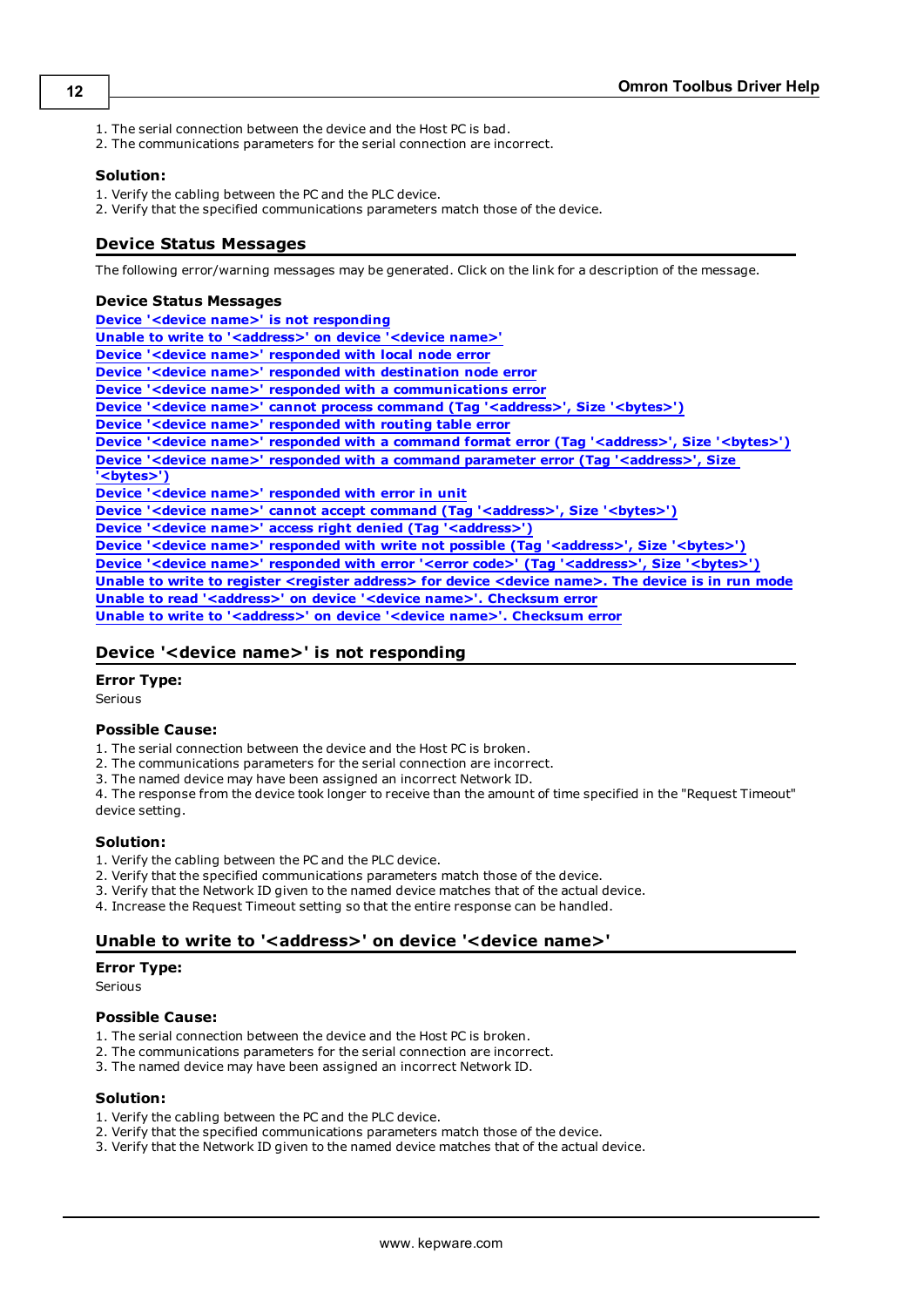### <span id="page-12-0"></span>**Device '<device name>' responded with local node error**

#### **Error Type:**

Serious

## **Possible Cause:**

The named device may have been assigned an incorrect Network ID.

#### **Solution:**

<span id="page-12-1"></span>Verify that the Network ID given to the named device matches that of the actual device.

#### **Device '<device name>' responded with destination node error**

#### **Error Type:**

Serious

#### **Possible Cause:**

The named device may have been assigned an incorrect Network ID.

#### **Solution:**

<span id="page-12-2"></span>Verify that the Network ID given to the named device matches that of the actual device.

#### **Device '<device name>' responded with a communications error**

## **Error Type:**

Serious

#### **Possible Cause:**

The named device may have been assigned an incorrect Network ID.

#### **Solution:**

<span id="page-12-3"></span>Verify that the Network ID given to the named device matches that of the actual device.

#### Device '<device name>' cannot process command (Tag '<address>', Size **'<bytes>')**

#### **Error Type:**

Warning

#### **Possible Cause:**

The named device cannot process command for specified model.

#### **Solution:**

Verify the model setting.

#### **See Also: [Device](#page-4-0) [Setup](#page-4-0)**

#### <span id="page-12-4"></span>**Device '<device name>' responded with routing table error**

#### **Error Type:** Serious

#### **Possible Cause:**

The named device may have been assigned an incorrect Network ID.

#### **Solution:**

<span id="page-12-5"></span>Verify that the Network ID given to the named device matches that of the actual device.

#### **Device '<device name>' responded with a command format error (Tag** '<address>', Size '<br/>bytes>')

### **Error Type:**

Warning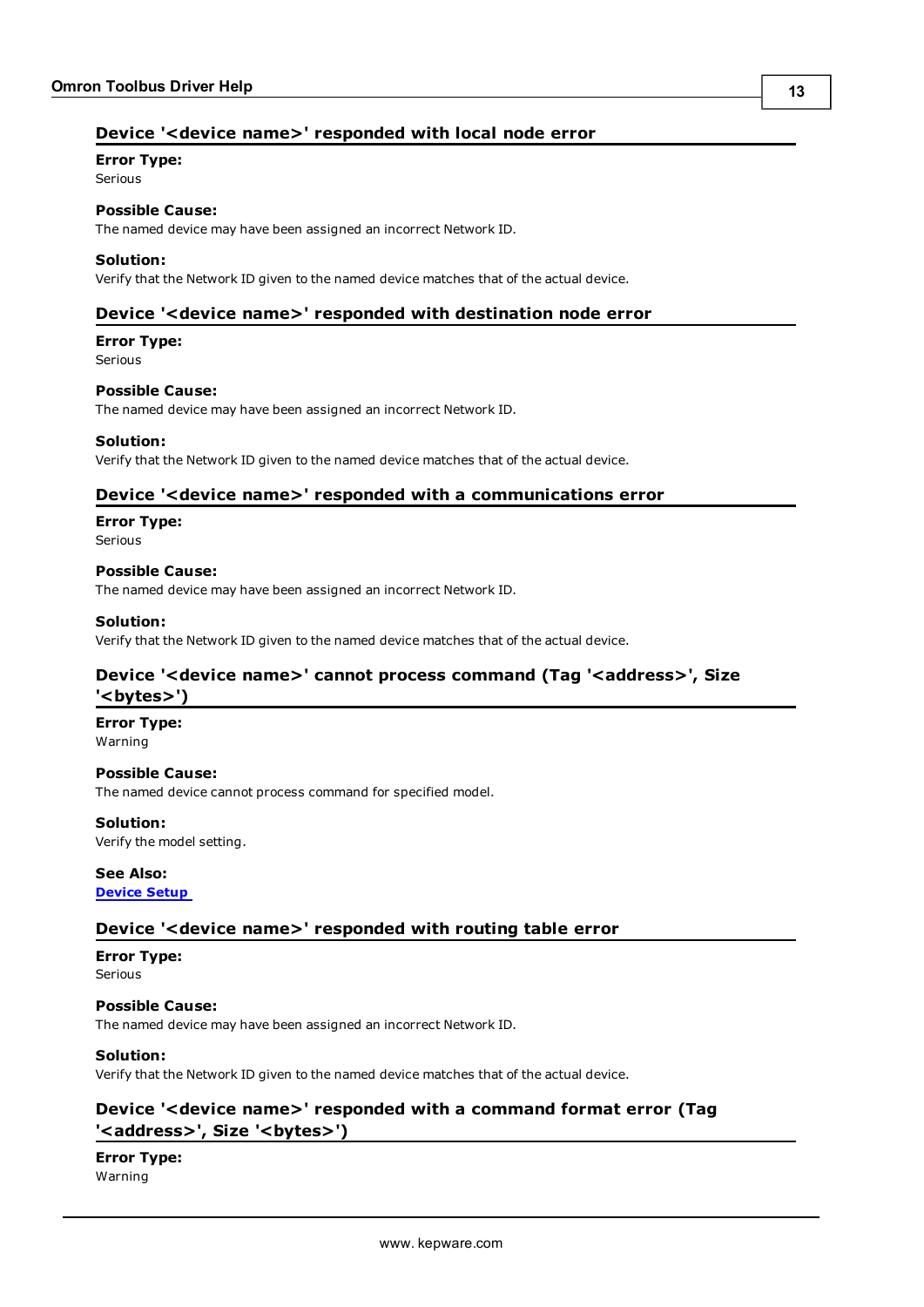#### **Possible Cause:**

- 1. The local node's relay table or the relay node's local network table is wrong.
- 2. An incorrect command format has been used.

#### **Solution:**

- 1. Verify routing table settings in the network devices.
- 2. Verify the model setting.

#### **See Also:**

<span id="page-13-0"></span>**[Device](#page-4-0) [Setup](#page-4-0)**

#### **Device '<device name>' responded with a command parameter error (Tag** '<address>', Size '<br/>bytes>')

#### **Error Type:**

Warning

**Possible Cause:** The requested memory code area is not available.

#### **Solution:**

<span id="page-13-1"></span>Check for the availability of referenced address (such as the existence of Expansion Data Memory).

#### **Device '<device name>' responded with error in unit**

## **Error Type:**

Serious

#### **Possible Cause:**

There was a CPU bus error or memory error in named device.

#### **Solution:**

<span id="page-13-2"></span>Check the unit for error indicator and attempt to clear errors.

#### Device '<device name>' cannot accept command (Tag '<address>', Size **'<bytes>')**

**Error Type:**

Warning

### **Possible Cause:**

There are too many commands at the destination node.

#### **Solution:**

<span id="page-13-3"></span>Wait for servicing to complete and then re-execute the command.

#### Device '<device name>' access right denied (Tag '<address>')

## **Error Type:**

Warning

**Possible Cause:** The access right is held by another device.

#### **Solution:**

<span id="page-13-4"></span>Release access right and then re-execute command.

#### Device '<device name>' responded with write not possible (Tag '<address>', Size '<br/>bytes>')

#### **Error Type:** Warning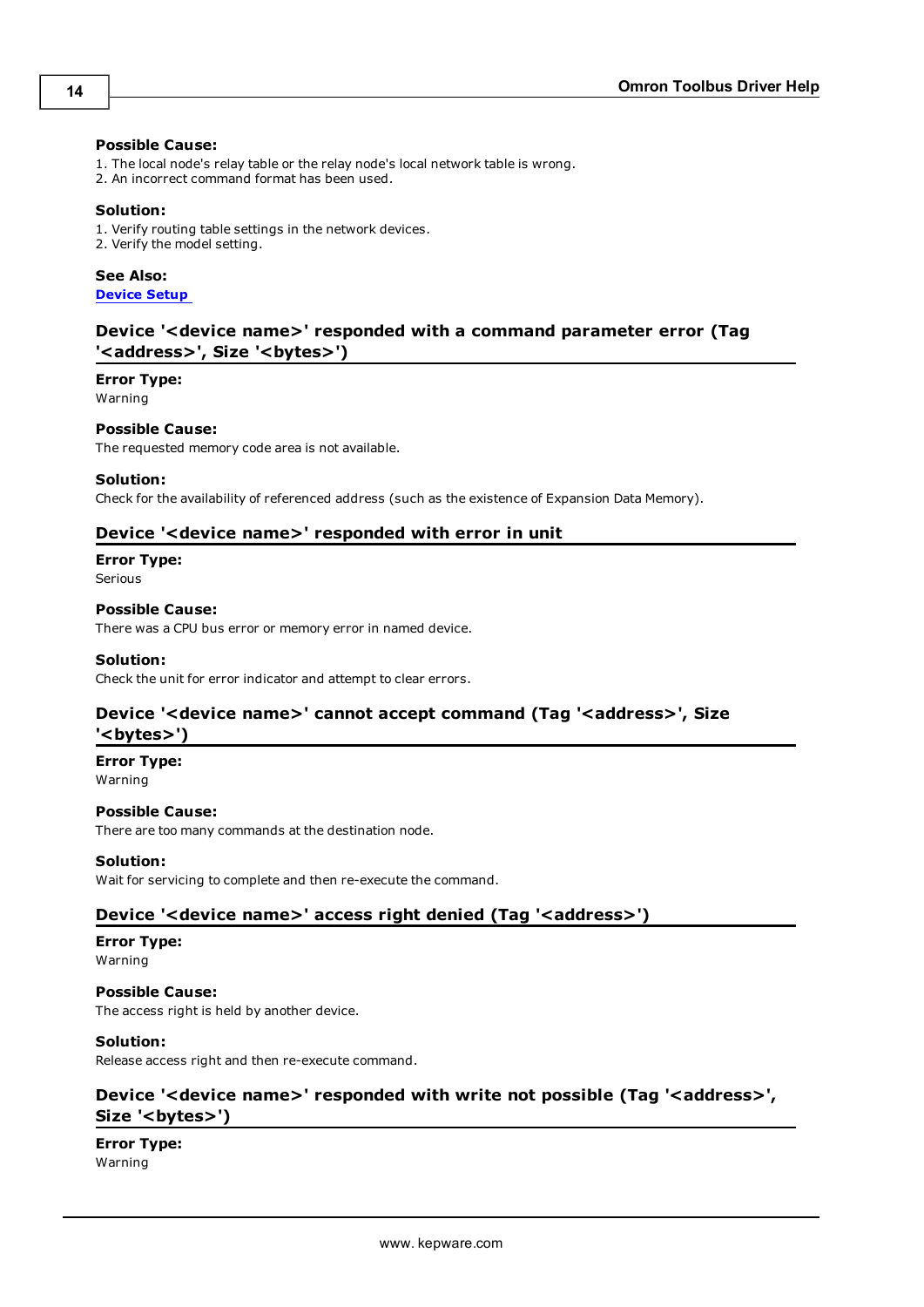#### **Possible Cause:**

The referenced address is Read Only or write protected.

#### **Solution:**

<span id="page-14-0"></span>Check for the write access of referenced address.

#### **Device '<device name>' responded with error '<error code>' (Tag** '<address>', Size '<br/>bytes>')

#### **Error Type:**

Warning

## **Possible Cause:**

An untrapped error code was received from device.

#### **Solution:**

<span id="page-14-1"></span>Refer to the Omron FINS communication protocol manual for error information.

#### **Unable to write to register '<register address>' for device '<device name>.' The device is in run mode**

#### **Error Type:**

Warning

## **Possible Cause:**

The device is in Run Mode.

#### **Solution:**

Set the device to Programming Mode or Monitor Mode.

#### **Note:**

<span id="page-14-2"></span>CS and TS registers can only be written to when the device is in Programming Mode.

#### Unable to read '<address>' on device '<device name>'. Checksum error

#### **Error Type:**

Warning

#### **Possible Cause:**

The device could not read the referenced address and returned a checksum error.

#### **Solution:**

The driver will recover from this error without intervention. If this error occurs frequently, there may be an issue with the cabling or the device itself.

#### <span id="page-14-3"></span>**Unable to write to '<address>' on device '<device name>'. Checksum error**

#### **Error Type:**

Warning

#### **Possible Cause:**

The device could not write to the referenced address and so returned a checksum error.

#### **Solution:**

The driver will recover from this error without intervention. If this error occurs frequently, there may be an issue with the cabling or the device itself.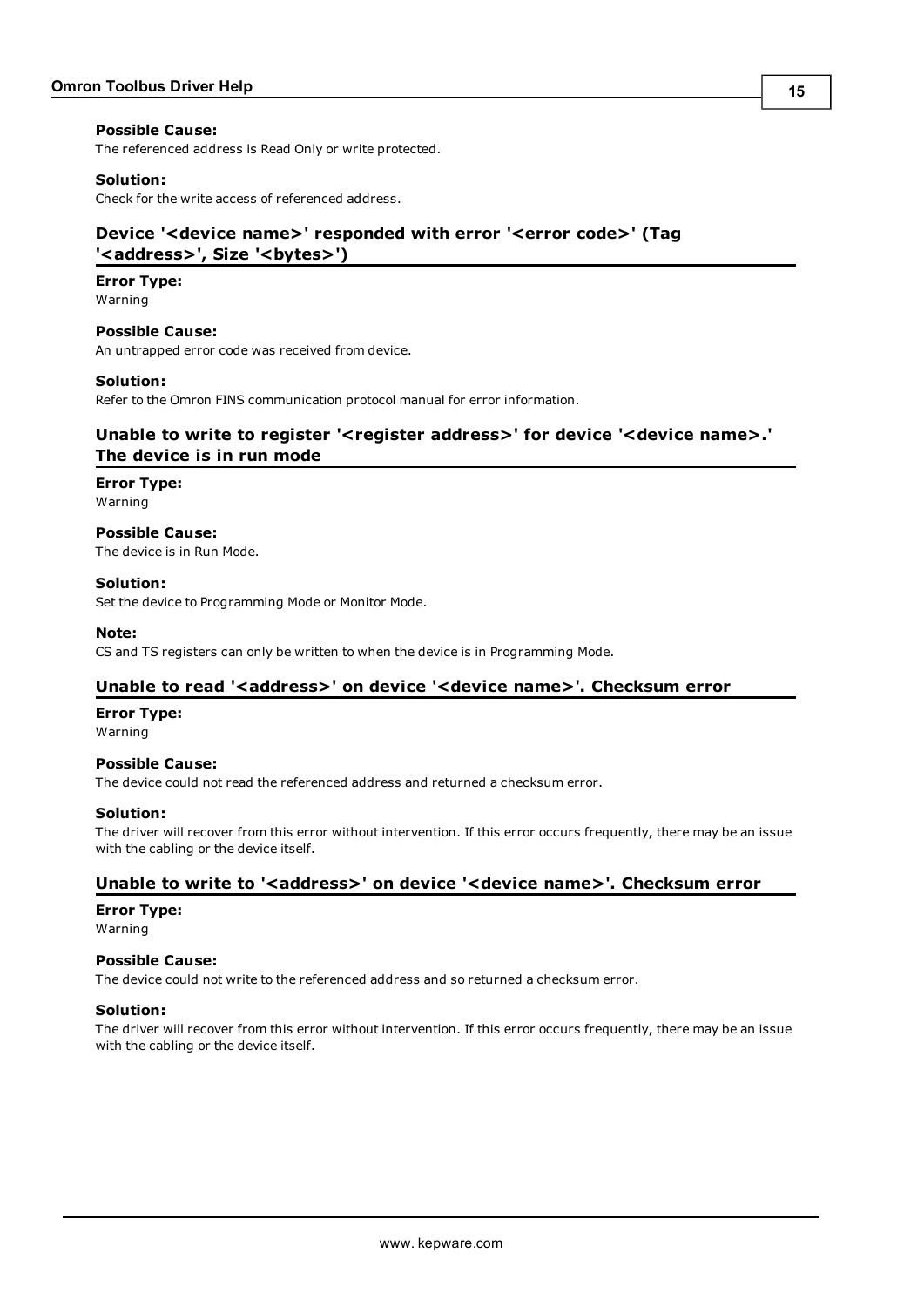## <span id="page-15-0"></span>**Index**

## **A**

## **B**

| <b>BCD</b> |  |
|------------|--|
|            |  |

## **C**

## **D**

| Device ' <device name="">' responded with a command parameter error (Tag '<address>',  14</address></device>            |  |
|-------------------------------------------------------------------------------------------------------------------------|--|
|                                                                                                                         |  |
| Device ' <device name="">' cannot process command (Tag '<address>', Size '<br/>bytes&gt;') 13</address></device>        |  |
|                                                                                                                         |  |
| Device ' <device name="">' cannot accept command (Tag '<address>', Size '<br/>bytes&gt;') 14</address></device>         |  |
|                                                                                                                         |  |
| Device ' <device name="">' responded with a command format error (Tag '<address>', Size  13</address></device>          |  |
|                                                                                                                         |  |
|                                                                                                                         |  |
| Device ' <device name="">' responded with error '<error code="">' (Tag '<address>', Size  15</address></error></device> |  |
|                                                                                                                         |  |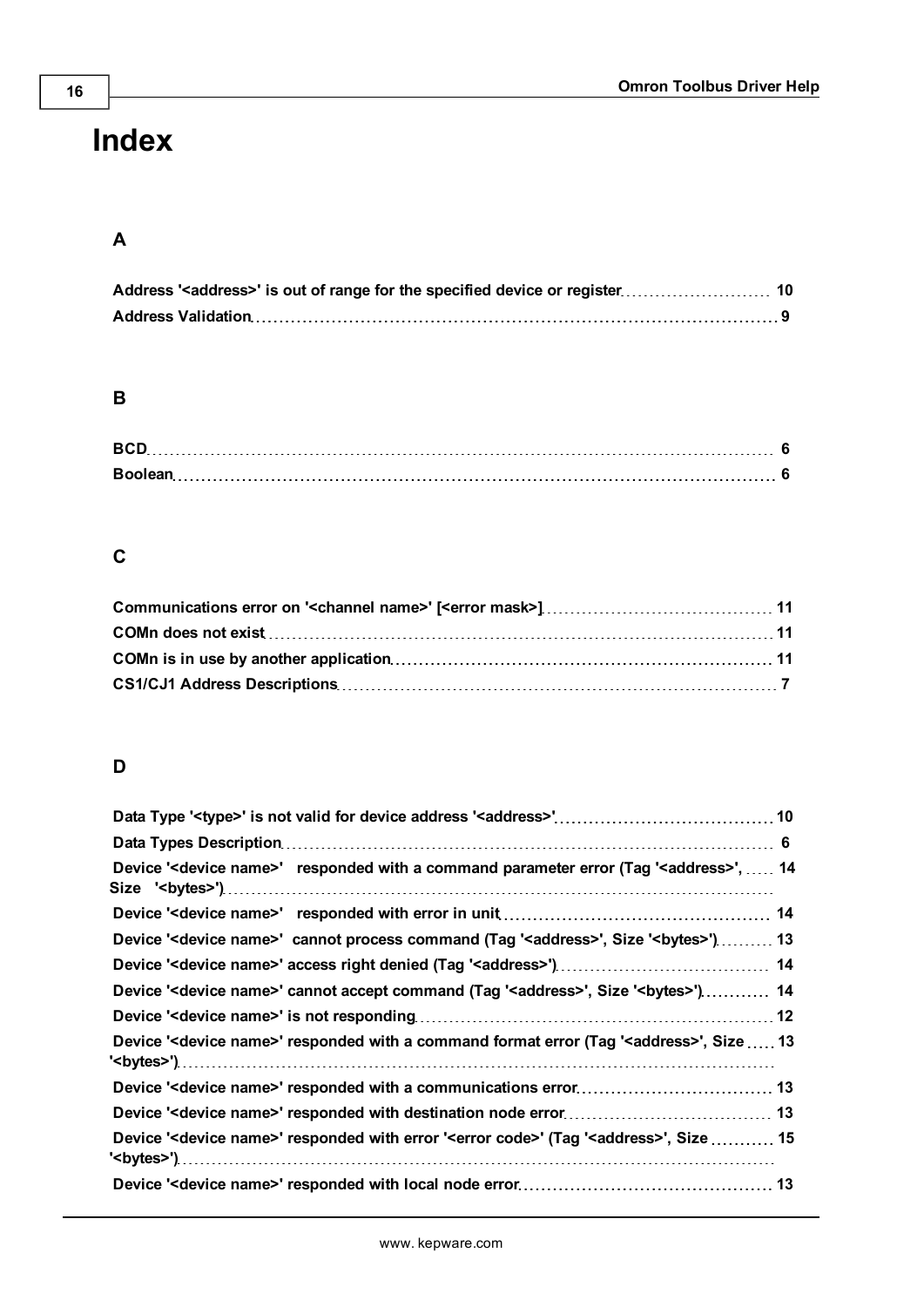| Device ' <device name="">' responded with write not possible (Tag '<address>', Size '<br/>bytes&gt;') 14</address></device> |  |
|-----------------------------------------------------------------------------------------------------------------------------|--|
|                                                                                                                             |  |
| Device address ' <address>' is not supported by model '<model name="">' 10</model></address>                                |  |
|                                                                                                                             |  |
|                                                                                                                             |  |
|                                                                                                                             |  |
|                                                                                                                             |  |

## **E**

## **F**

|--|

## **M**

## **N**

## **O**